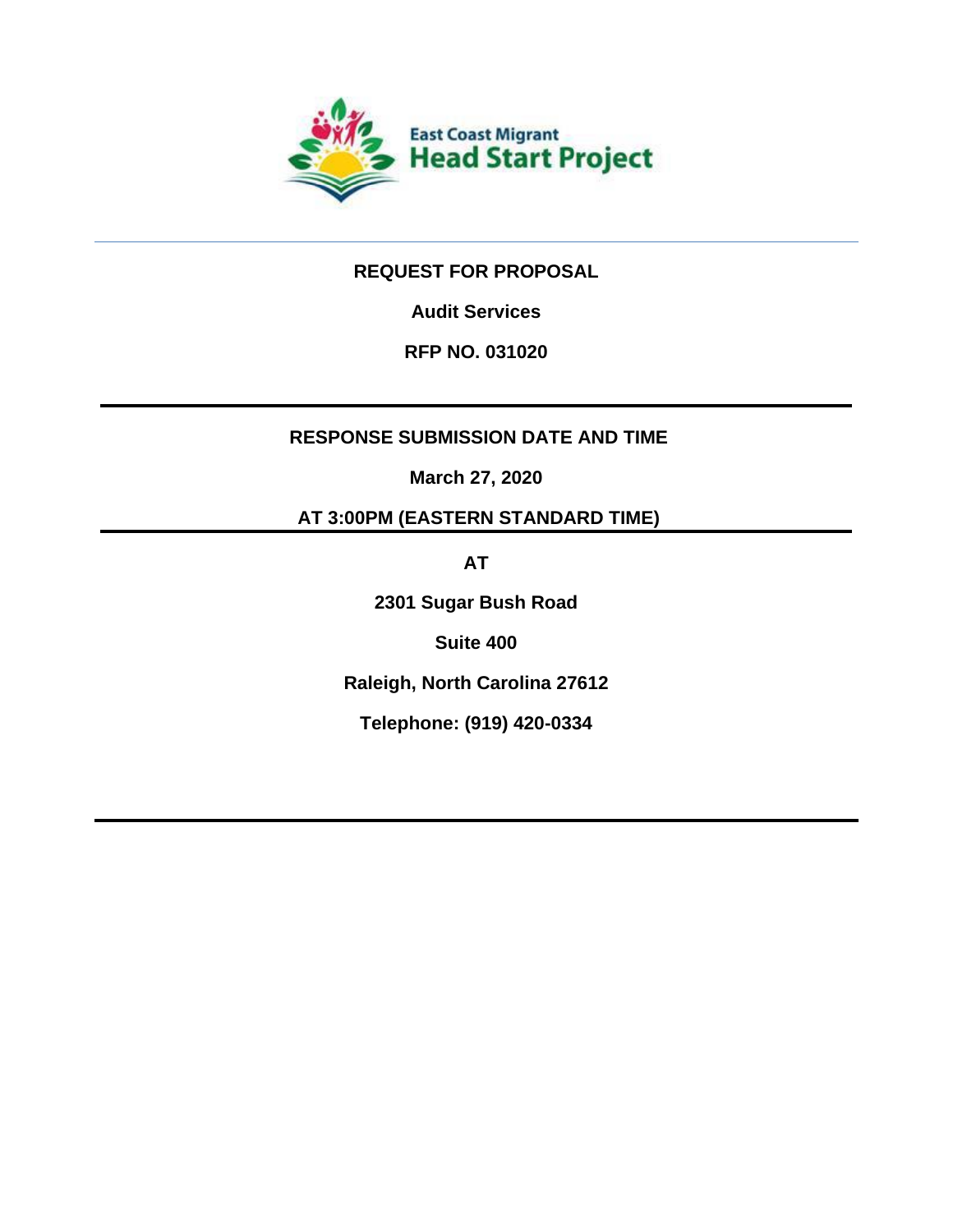| <b>EAST COST MIGRANT HEAD START PROJECT</b> | RFP NO. | 031020 |
|---------------------------------------------|---------|--------|
|---------------------------------------------|---------|--------|

# **TABLE OF CONTENTS**

|       |                                                 | <b>PAGE</b>    |
|-------|-------------------------------------------------|----------------|
| I.    | <b>Table of Contents</b>                        |                |
| ΙΙ.   | Introduction                                    | $\overline{2}$ |
| Ш.    | Notice to Respondents                           | 3              |
| III.  | <b>Evaluation Process</b>                       | 4              |
| IV.   | <b>Proposal Requirements</b>                    | $\overline{4}$ |
| V.    | <b>Standard Terms and Conditions</b>            | 6              |
| VI.   | Scope of Services                               | 8              |
| VII.  | <b>Execution of Offer</b>                       | 11             |
| VIII. | <b>Respondent Questionnaire</b>                 | 13             |
| IX    | <b>Exhibit A. Mandatory Contract Provisions</b> | 15             |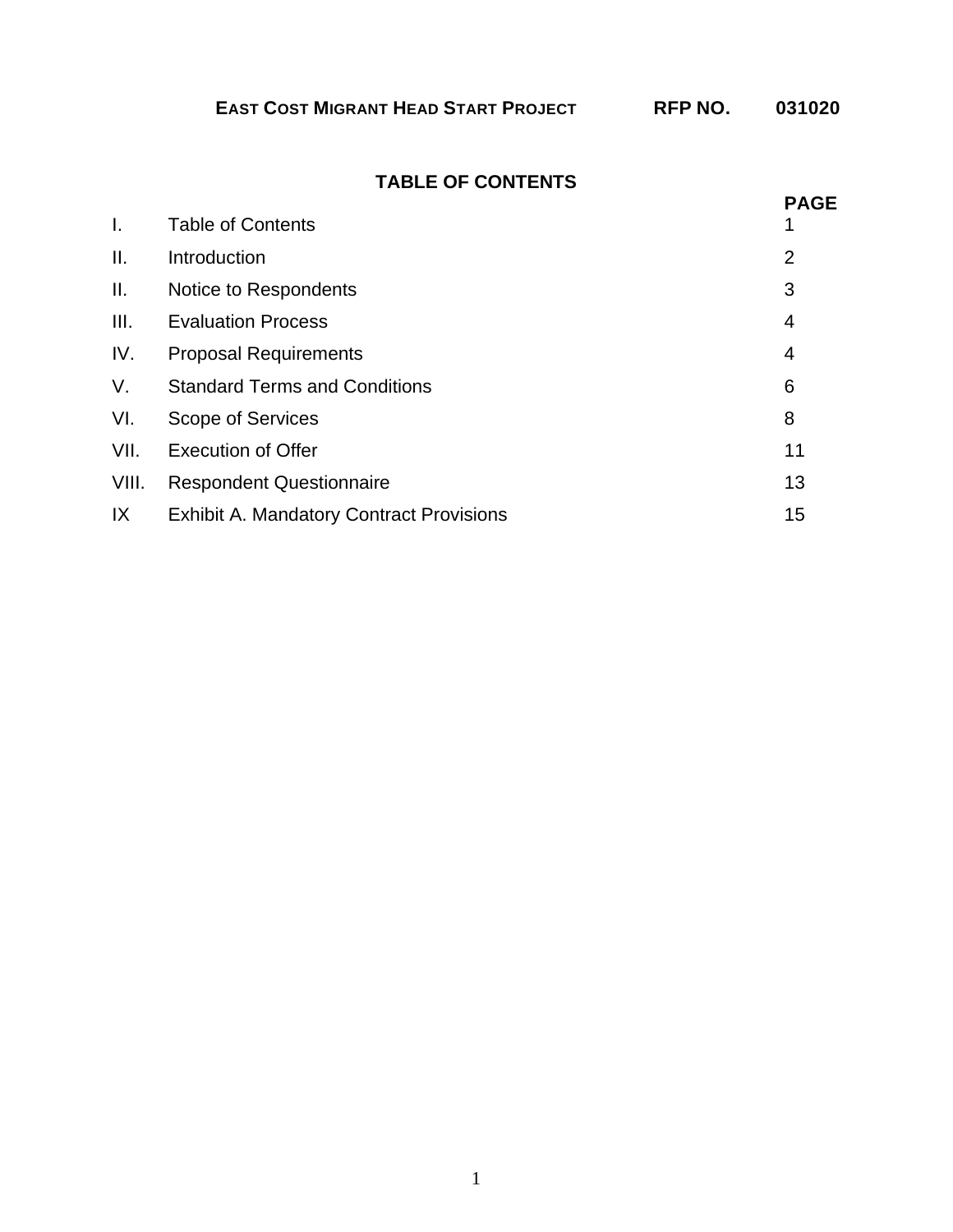#### **1.0 BACKROUND OF ORGANIZATION**

East Coast Migrant Head Start Project ("ECMHSP") is a non-profit organization (501(C)(3)) funded by the United States Department of Health and Human Services through the Office of Head Start to provide Head Start services to the children of migrant and seasonal agricultural workers. ECMHSP provides direct Migrant and Seasonal Head Start services through 30 centers located in the following states: Florida; North Carolina; Alabama; South Carolina and Virginia. ECMHSP also subcontracts with three other non-profit delegate agencies that provide Head Start services: Benedictine Sisters of Erie, Pennsylvania; PathStone Corporation, Pennsylvania and New Jersey; and Yadkin Valley Economic Development District, Inc., North Carolina. ECMHSP receives approximately \$46.5M from the Office of Head Start for the operation of the Migrant and Seasonal Head Start Program and \$1.8M for the operation of an Early Head Program for Migrant Children. ECMHSP also receives approximately \$700k from the U.S. Department of Agriculture funding which passes through each state to operate the Child Care Food Program (CCFP).

ECMHSP operates on a fiscal year that runs from January 1<sup>st</sup> through December 31<sup>st.</sup> The services provided at each location are seasonal, as the migrant workers move where the crops are active. The seasons tend to run October through May for Florida and April to November for the other locations. The seasonality has a large impact on the spending and staffing throughout the organization. Staffing peaks at 900 and falls back to 600 depending on the month of operation.

#### **2.0 SERVICES TO BE PERFORMED**

The purpose of this Request for Proposal ("RFP") is to obtain competitive proposals from independent Certified Public Accounting firms to perform a financial and compliance audit of ECMHSP in accordance with Uniform Guidance 2 CFR Part 200, Generally Accepted Accounting Principles, and other applicable federal and state laws and regulations. The team performing the audit should have the following minimum experience: Partner 10 years, Manager 5 years and Staff 2 years.

ECMHSP maintains a 403B Retirement Program, which has approximately \$22M in assets. The current vendor is Lincoln Financial Group. CAPTRUST acts as the advisor and co-fiduciary to the Benefits Committee.

ECMHSP's sister-non-profit, The Foundation for Farmworkers, was incorporated on November 28, 2018 to meet the needs of agricultural workers that go beyond Head Start services. In July of 2019 the initial fundraising event was held and netted approximately \$72k in revenues.

The Board of Directors of ECMHSP has determined that Audit Firms should be reviewed every 5 years. ECMHSP is currently completing a five-year agreement with Bernard Robinson from Greensboro, NC. This RFP will be for the next five-year period beginning with the 2020 Audit.

Your proposal is expected to cover the following services:

1. Annual GAAP audit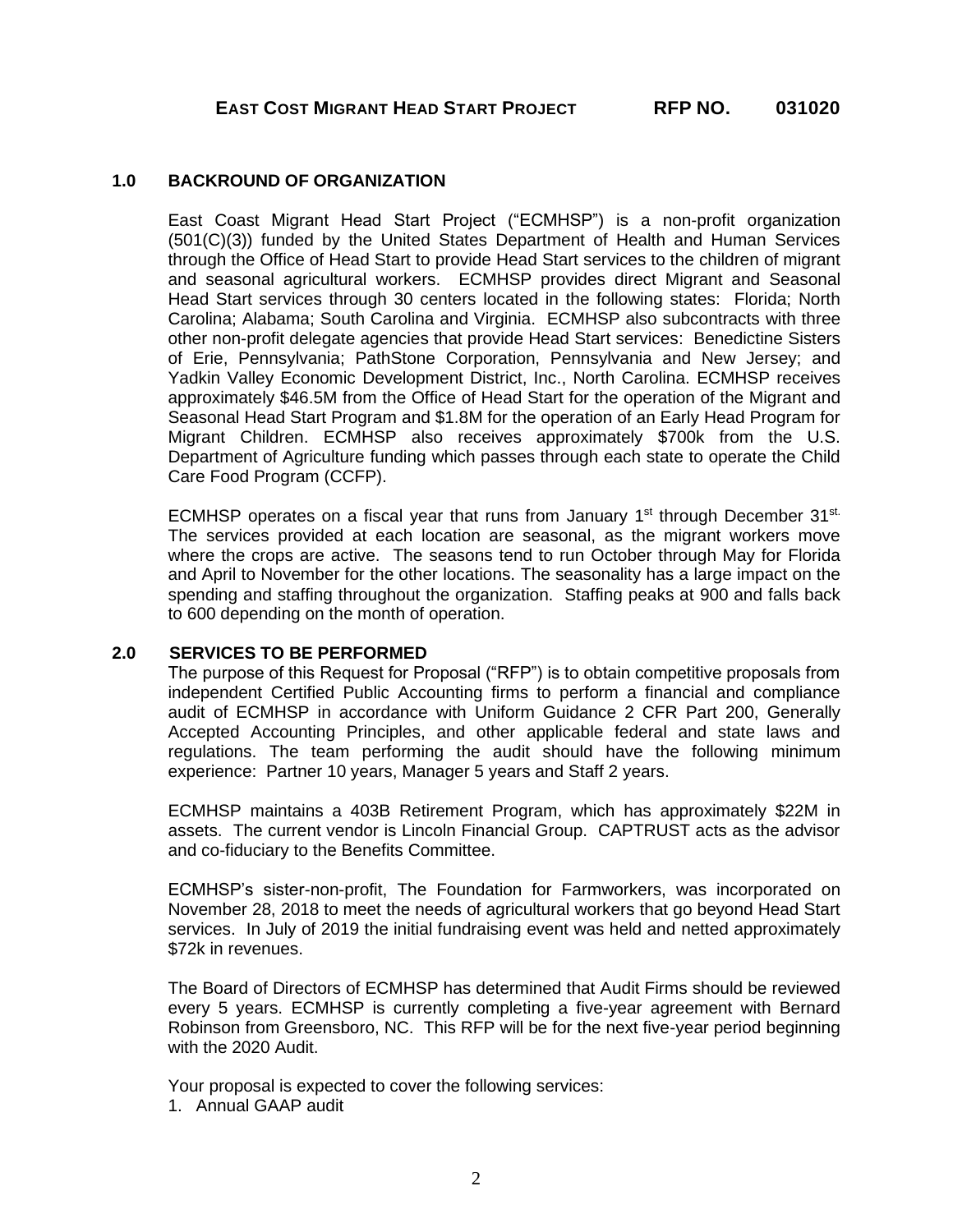- 2. Annual Single Audit in accordance with Uniform Guidance 2 CFR Part 200
- 3. Tax filings (990) for the organization and related foundation
- 4. Auditor evaluation of and reporting on the internal control over financial reporting
- 5. Annual 403B Audit
- 6. Meetings with the audit committee and board of directors as necessary

#### **3.0 NOTICE TO RESPONDENTS**

- 3.01 This Request for Proposal seeks competitive proposals complying with the terms and conditions and requirements set forth below.
- 3.02 ECMHSP's submission deadline is March 27, 2020 by 3:00 pm**.** Proposals should be sent electronically (mail is acceptable) to:

Francesca Bradshaw, Procurement Manager EAST COAST MIGRANT HEAD START PROJECT 2301 Sugar Bush Road, Suite 400 Raleigh, North Carolina 27612 Tel: (919) 926-3375 fbradshaw@ecmhsp.org

- 3.03 Any questions or concerns regarding this Request for Proposal shall be directed to the Chief Financial Officer at the number above.
- 3.04 The successful Respondent will be required to enter into an Engagement Letter to be negotiated between the parties. The Agreement, this Request for Proposal, the Execution of Offer, Respondent's Questionnaire and all amendments issued will constitute the Contract between ECMHSP and the successful Respondent.
- 3.05 Responses to inquiries that directly affect an interpretation or change to this Request for Proposal will be issued in writing by amendment and mailed to all parties recorded by ECMHSP as having received a copy of the Request for Proposal. All such amendments issued by ECMHSP prior to the time that proposals are received shall be considered part of the Request for Proposal. Only those inquires ECMHSP replies to which are made by written amendment shall be binding. Oral and other interpretations or clarifications will be without legal effect.

#### **4.0 CONTRACT AWARD PROCESS**:

An award may be made on the basis of the proposals initially submitted, without discussion, clarification or modification; or on the basis of negotiation with any of the Respondents. After the submission of a proposal and before making an award, ECMHSP may permit a Respondent to revise the proposal in order to obtain a best and final offer. ECMHSP reserves the right to award a Contract for all or any portion of the requirements proposed by this request, reject any and all proposals if deemed to be in the best interest of ECMHSP, or re-solicit proposals.

#### **5.0 CRITERIA FOR SELECTION**: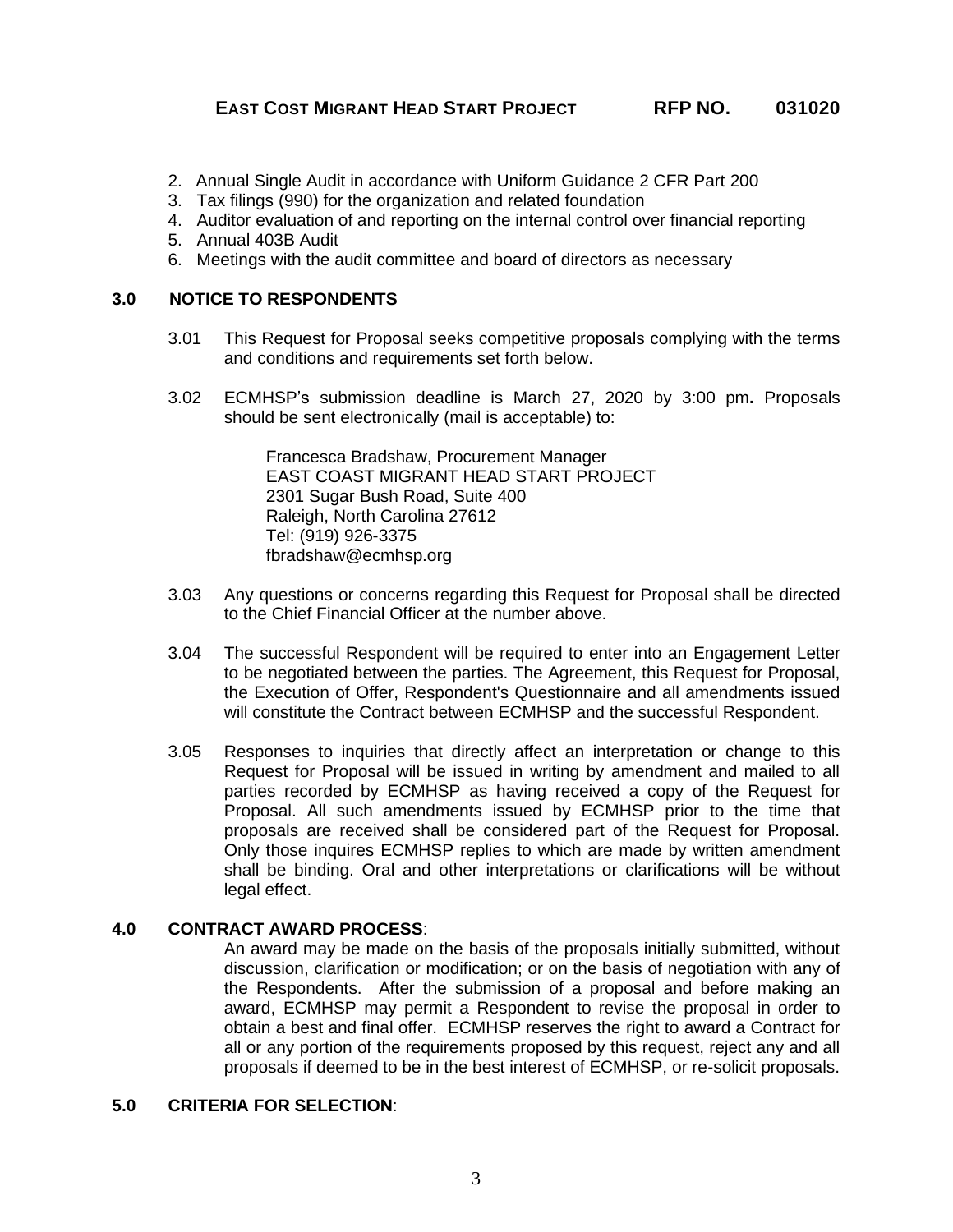The Respondent selected for an award will be the Respondent w hose proposal is the most advantageous to ECMHSP. ECMHSP is not bound to accept the lowest priced proposal if that proposal is not in the best interest of ECMHSP as determined solely by ECMHSP. ECMHSP will evaluate proposals based upon the following criteria:

- Qualifications and experience related to Head Start, Federally Funded Programs and Non-Profit Organizations
- Methodology, approach and client communications
- The overall cost to ECMHSP for the services provided
- Respondent's references

### **6.0 EVALUATION PROCESS**

ECMHSP Fiscal Staff will meet with the firms that have supplied a bid to discuss their proposal. This will occur the week of April 13<sup>th</sup> through the week of April 20<sup>th</sup>.

The Fiscal/Audit Committee of the Board of Directors of ECMHSP will evaluate proposals on a qualitative basis. This includes a review of the firm's peer review and related materials, interviews with senior engagement personnel to be assigned to our organization, results of discussions with other clients, and the firm's completeness and timeliness in its response to us.

#### **7.0 PROPOSAL REQUIREMENTS**

- 7.01 **General Instructions**: Respondents should carefully read the information contained in this Request for Proposal and submit a complete response to all requirements and questions as directed. Any information submitted by Respondents in response to this Request for Proposal shall become the property of ECMHSP. ECMHSP will not provide compensation to Respondents for any expenses incurred for proposal preparation or for any demonstrations that may be made. Proposals which are qualified with conditional clauses, alterations, or items not requested in the Request for Proposal, or any other changes to the Request for Proposal of any kind are subject to disqualification by ECMHSP, at its option. Failure to comply with the requirements contained in this Request for Proposal may result in the rejection of your proposal.
- 7.02 **Preparation and Submittal Instructions**: Respondents must complete, sign and return the attached Execution of Offer as part of their proposal response. Respondent's company official authorized to make such proposals must sign the proposal. Failure to sign and return these forms will subject your proposal to disqualification. Responses to this Request for Proposal must include answers to the Questionnaire. Respondents should submit a total of one complete copy of the entire response. An original signature must appear on the Execution of Offer. A proposal may be withdrawn and resubmitted any time prior to the time set for receipt of proposals. No proposal may be withdrawn after the submittal deadline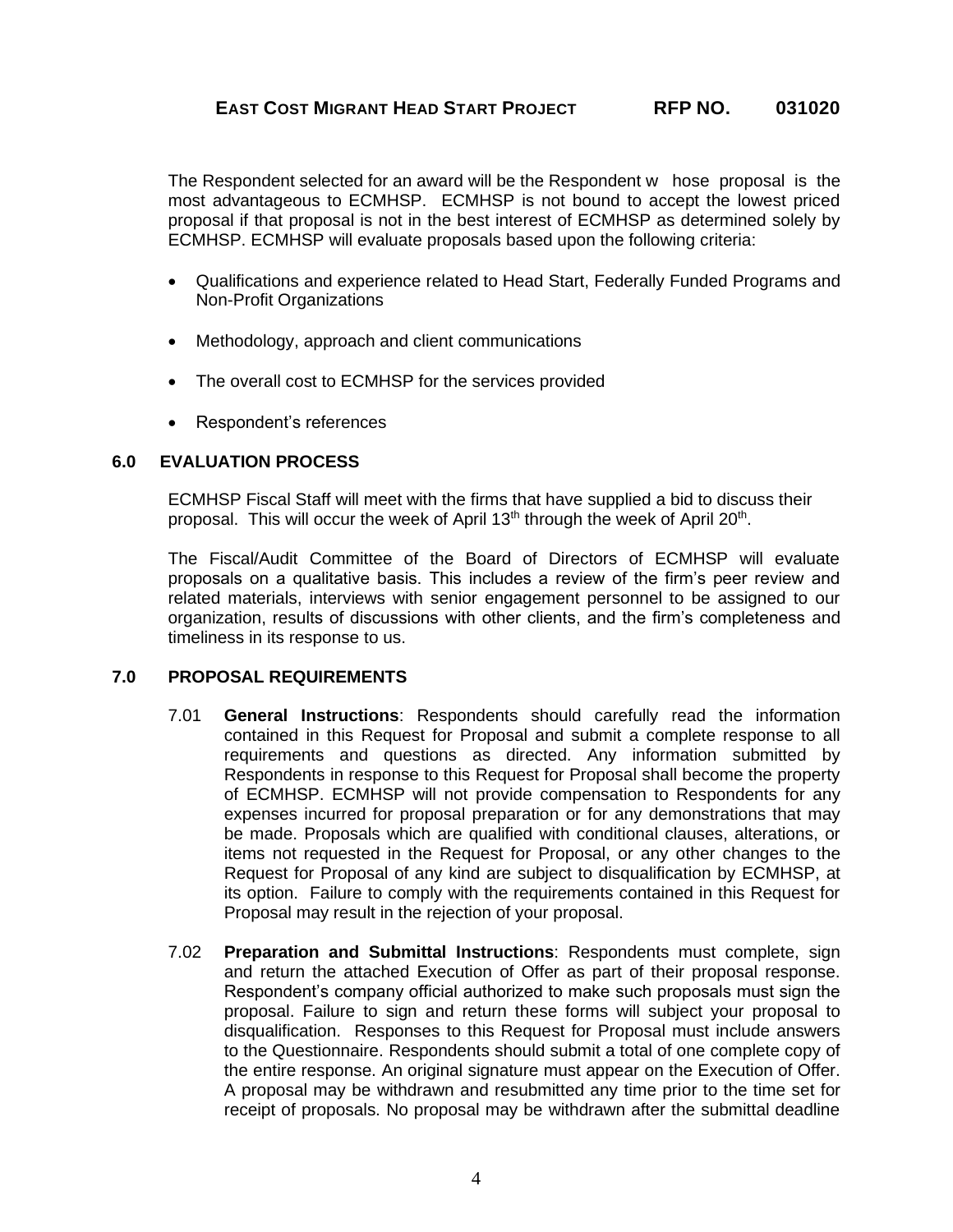without approval by ECMHSP. Proposals are to be valid for ECMHSP's acceptance for a minimum of 60 days from the submittal deadline.

- 7.03 **Required Documentation**: Respondents are instructed to complete, sign and return the following documents as a part of their proposal submittal. Failure to return these documents may subject your proposal to disqualification.
	- Signed and Completed Execution of Offer
	- Responses to Questionnaire
	- Information set forth in Section 7.04 below.

#### 7.04 **Responsive Information**

In order to facilitate the review process and obtain the maximum degree of comparison, proposal should include the following information presented in the order and format shown below:

#### **Section I - Technical Proposal**

*Title Page:* Show Request for Proposal (RFP) subject, name of proposer's firm, address, telephone and fax numbers, name of contact person and date of submission.

*Transmittal Letter*: A one or two-page summary stating the proposer's understanding of the work to be done and making a positive commitment to perform the work within the time period required.

*Table of Contents*: A clear identification of the material by section and page number.

*Profile of the Proposer*: Include location of office(s), number of partners, managers, supervisors, seniors, and other professional staff. If applicable, identify all major subcontractors necessary to conduct the project. Describe the range of activities performed by your firm, including capability for auditing computerized systems. Also discuss your firms experience with Federal Head Start audits, particularly Migrant and Seasonal Head Start. If you have no Head Start experience, please state so and list Federal Direct Grantee and Non-Profit audit experience to include number of audits, revenue size of organizations and if the organizations had delegate agencies. Also include your latest Peer Review and 3 Non-Profit Client References with preference for Head Start Organizations.

*Technical Approach*: A clear description of the approach and methodology for implementing the statement of work.

*Program Organization and Management*: This subsection should show the project team proposed for the work identified (identification of persons assigned to individual task(s)) and, if applicable, the function and responsibilities for major subcontractors. State the certainty that the team identified in the proposal will be the team actually performing the work.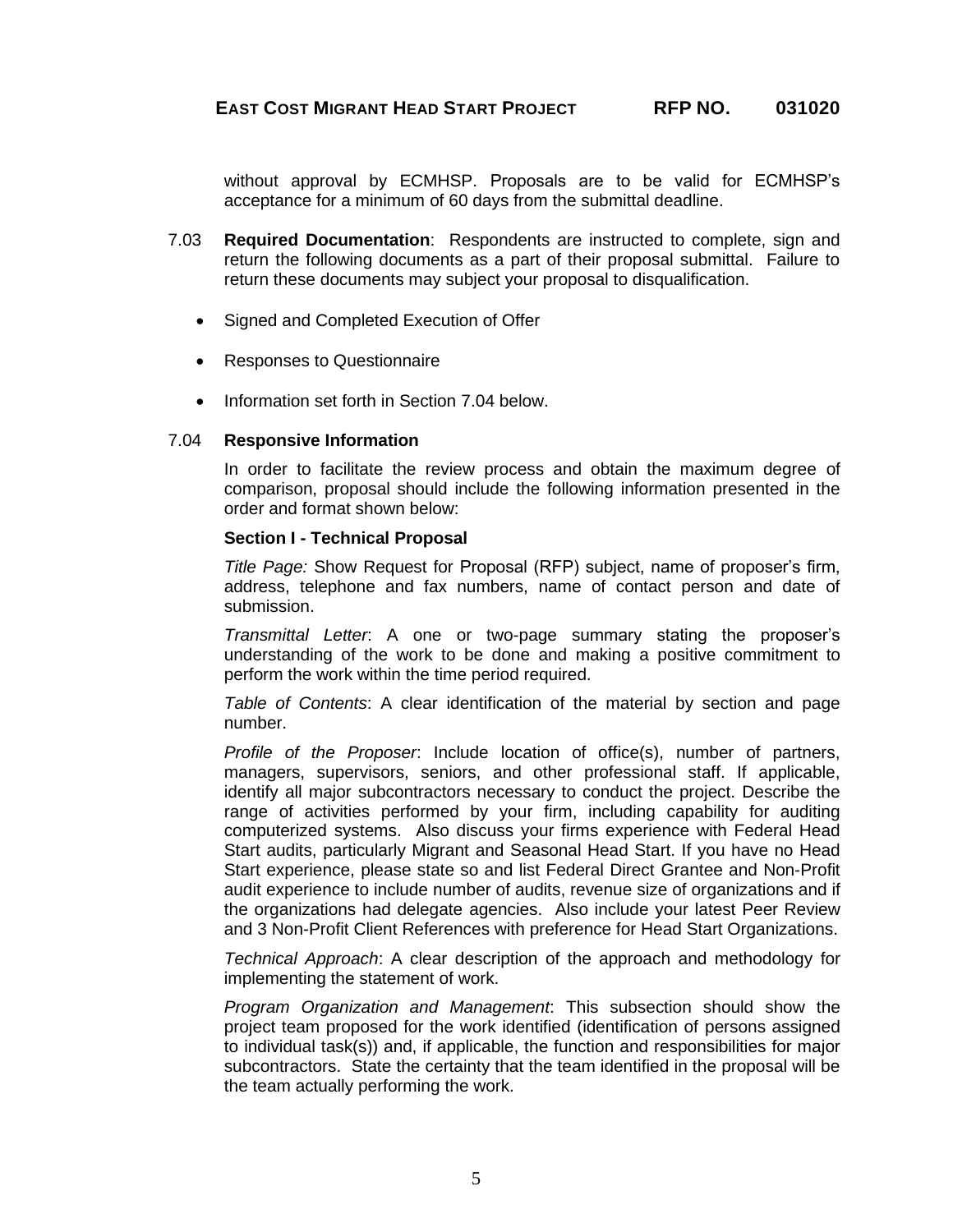*Program Schedule*: This subsection shall include the period of performance, proposed duration of the project in months and a milestone chart. Time for preparation and submission of the reports should be included in the schedule.

*Qualifications and Experience of Staff*: Include a list of personnel to be used on this project and their qualifications. Résumé, including education, background accomplishments and any other pertinent information must be included for each of the key personnel to be assigned for direct work on the project (including subcontractors, if any).

*Qualifications and Experience of Firm*: Company experience, which is relevant to the proposed program, i.e. experience with other federally funded, non-profit programs, especially programs funded to provide Head Start services.

*Additional Data*: Since the proceeding sections are to contain data that is specifically requested, any additional information considered essential to the project should be included in this section. If there is no additional information present, state "None".

#### **Section II: Cost Proposal**

Include a breakdown of the fixed price costs by GAAP/Single Audit, Retirement Audit, ECMHSP 990 Preparation and FFF 990 Preparation for years 1-5. Also include an estimate of any pass-through costs that you anticipate. Annual increases are anticipated to correspond with current increases in the consumer price index. Include a listing of all staff that have been included in the bid.

#### **8.0 Standard Terms and Conditions**

#### 8.01 **Definitions**:

- "Contract" shall mean the Request for Proposal, the Execution of Offer, and Vendor Questionnaire.
- "Vendor" shall mean the individual, partnership, corporation or other entity responding to this Request for Proposal.
- "Contractor" shall mean the individual, partnership, corporation, or other entity awarded a Contract pursuant to this Request for Proposal.
- 8.02 **Entire Agreement**. The Contract is intended as the complete and exclusive statement of the agreement between ECMHSP and the Contractor and shall supersede all prior or contemporaneous agreements, negotiations or oral representations relating to the subject matter herein.
- 8.03 **Time of Performance:** Time is of the essence in the rendering of services hereunder. Contractor agrees to perform all obligations and tender services set forth in this Request for Proposal in accordance with the schedules herein and as mutually agreed upon between ECMHSP and Contractor during the term of this Contract.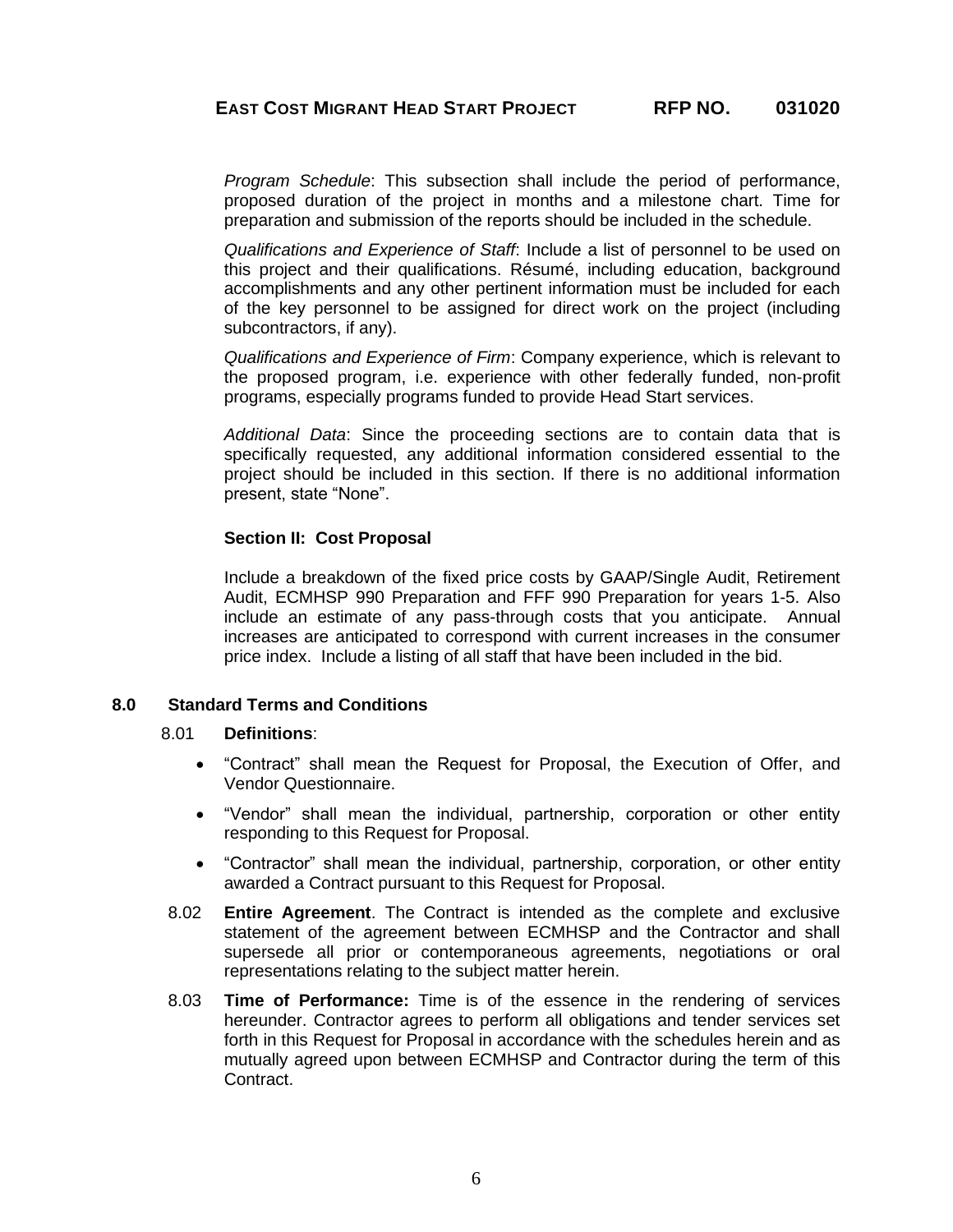- 8.04 **Termination for Cause:** In the event that the Contractor fails to carry out or comply with any of the terms and conditions of the Contract, ECMHSP may notify the Contractor of such default or failure in writing and demand that the failure or default be remedied within ten days. In the event the Contractor fails to remedy such failure or default within the ten-day period, ECMHSP shall have the right to hold Contractor in breach of the Contract and to recover whatever damages it may be entitled to at law or in equity.
- 8.05 **Termination for Convenience**: The Contract may be terminated without penalty by ECMHSP for convenience by giving thirty (30) days written notice of such termination to the Contractor. In no event shall termination by ECMHSP as provided for in this paragraph give rise to any liability on the part of ECMHSP including, but not limited to, any claims of Contractor for compensation for anticipated profits, unabsorbed overhead, or interest on borrowing. ECMHSP's sole obligation hereunder is to pay Contractor for services provided prior to the date of termination.
- 8.06 **Independent Status of Parties**: Contractor will neither hold itself out as nor claim to be an officer, partner, employee or agent of ECMHSP by reason hereof, and that it will not by reason hereof make any claim, demand or application to or for any right, or privilege applicable to an officer, partner, employee or agent of ECMHSP.
- 8.07 **Contract Amendments:** The Contract may be amended by mutual written consent of the parties. No modifications or amendments to the contract shall become valid unless in writing and signed by both parties.
- 8.08 **Compliance with Law**: ECMHSP is a federally-funded, non-profit corporation. Individuals and corporations desiring to do business with ECMHSP must certify that they have not been debarred from receiving federal funds. By submitting a response to this Request for Proposal, Vendor is certifying that it and its principals:
	- are not presently debarred, suspended, proposed for debarment, declared ineligible, or voluntarily excluded from covered transactions by any Federal department or agency;
	- have not within a three-year period preceding this transaction been convicted of or had a civil judgment rendered against them for commission of fraud or a criminal offense in connection with obtaining, attempting to obtain, or performing a public (Federal, State or local) transaction or contract under a public transaction; violation of Federal or State antitrust statutes or commission of embezzlement, theft, forgery, bribery, falsification or destruction of records, making false statements, or receiving stolen property;
	- are not presently indicted for or otherwise criminally or civilly charged by a government entity (Federal, State or local), with commission of any of the offenses enumerated in this certification; and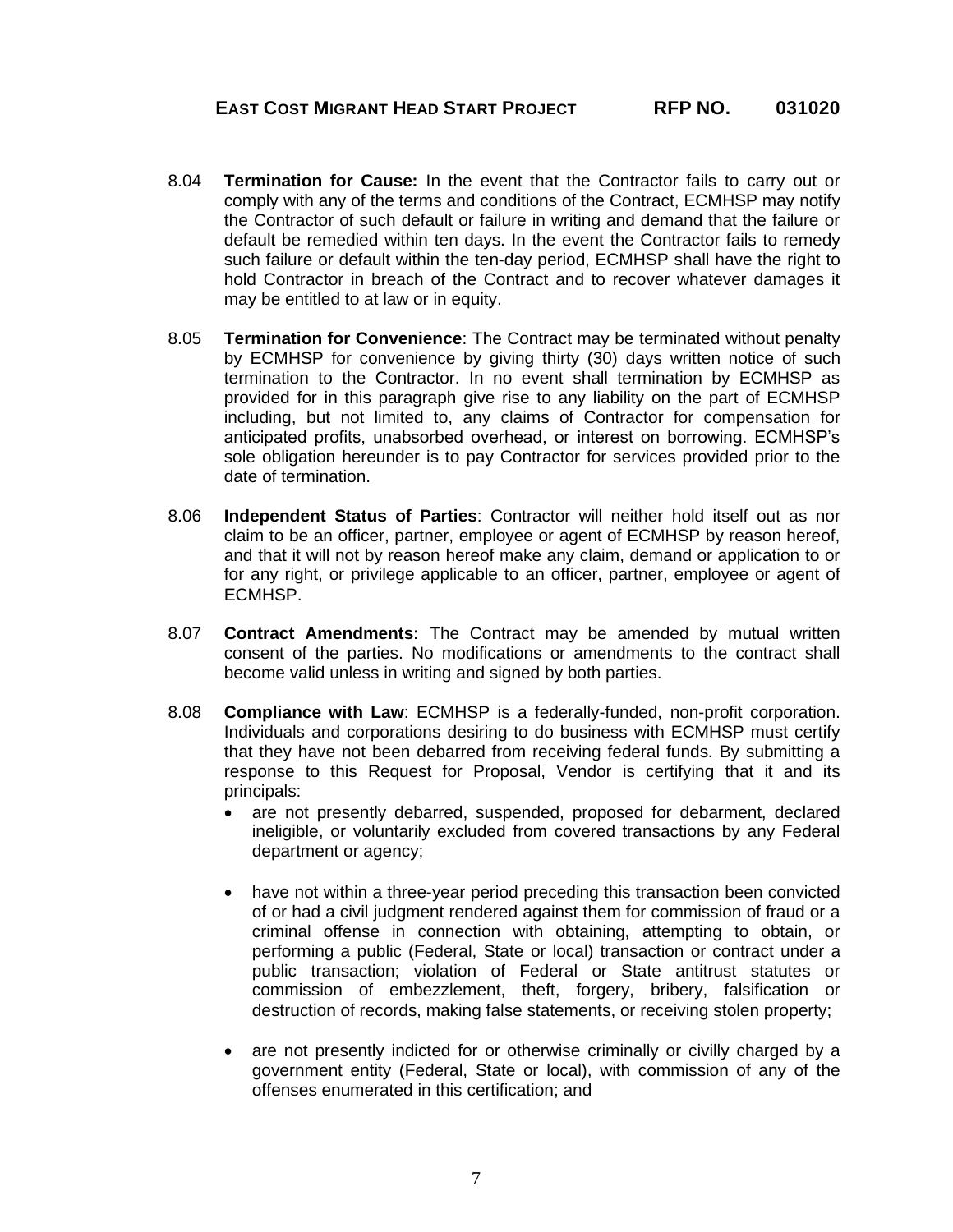- have not within a three-year period preceding this application/proposal had one or more public transactions (Federal, State or local) terminated for cause or default.
- 8.09 **Access to Documents:** To the extent applicable to this procurement, Contractor agrees to grant access by ECMHSP, the Administration for Children & Families, the United States Department of Agriculture, and the Comptroller General of the United States or any of their duly authorized representatives to any books, documents, papers and records of the Contractor, which are directly pertinent to this Contract, for the purpose of making audit, examination, excerpts, and transcriptions.
- 8.10 **Acceptance of Services**: All services furnished under this Contract shall be to the satisfaction of ECMHSP and in accordance with the scope of work, specifications, terms, and conditions of the Contract.
- 8.11 **Indemnification:** Contractor agrees to indemnify, protect and hold harmless ECMHSP and its officers, directors, and employees from and against all claims, damages, losses, causes of action, suits or judgments arising out of, caused by, or resulting from, the provision of goods by Contractor pursuant to this Contract, which are caused in whole or in part by any negligent act or omission of the Contractor.
- 8.12 **Force Majeure**: If either ECMHSP or Contractor is delayed at any time in the performance of its obligations hereunder by economic industry-wide strikes, fire, unusual delay in deliveries, unavoidable casualties, or other causes reasonably beyond such party's control and which could not have been reasonably anticipated by that party, then the time for performance of such party shall be extended by one day for each day of such delay.
- 8.13 **Non-Disclosure:** Contractor and ECMHSP acknowledge that they or their employees may, in the performance of the resultant Contract, come into the possession of proprietary or confidential information owned by or in the possession of the other. Neither party shall use any such information for its own benefit or make such information available to any third person, firm, corporation, or other organization.
- 8.14 **Governing Law:** This Contract shall be construed and governed by the laws of North Carolina.
- 8.15 **Right to Reject:** ECMHSP reserves the right to reject any or all proposals received in response to this RFP.

## **9.0 Notification of Award**

ECMHSP anticipates selecting the successful proposal within two weeks of the closing date for receipt of proposals. Upon conclusion of final regulations with the successful Contractor, all Contractors submitting proposals in response to the RFP will be informed, in writing, of the successful bidder.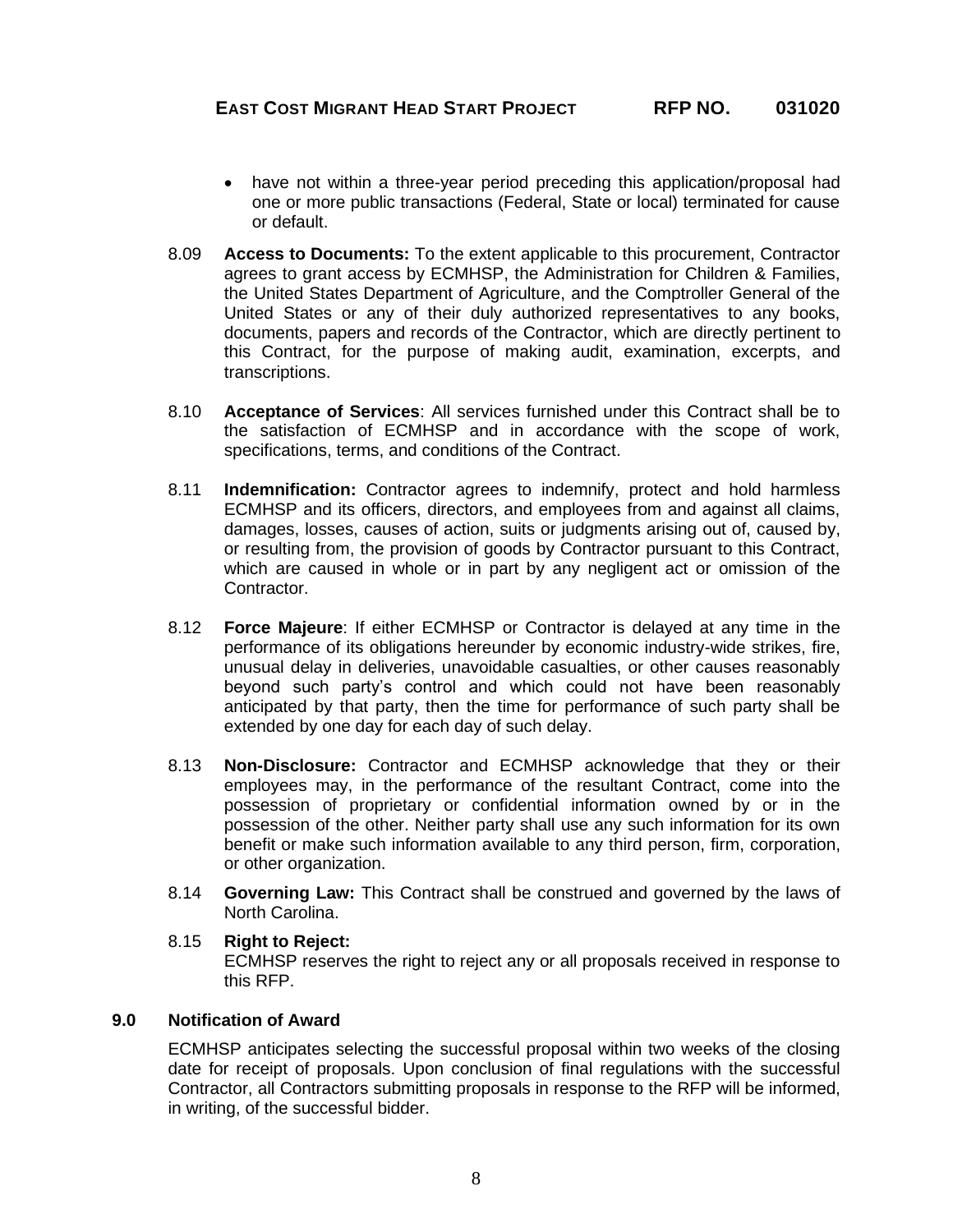#### **10.0 SCOPE OF SERVICES**

#### **Purpose**

The purpose of this RFP is to obtain the services of an independent Certified Public Accounting firm relevant forensic accounting experience to perform a financial and compliance audit of East Coast Migrant Head Start Project in accordance with Uniform Guidance 2 CFR Part 200, Generally Accepted Accounting Principles, and applicable federal, state, or local laws and regulations. Additional services may be requested by the Board of Directors at their discretion.

#### **Background**

Uniform Guidance 2 CFR Part 200 requires that non-profit corporations that are recipients of federal assistance have an organization-wide financial and compliance audit once a year. It is the Office of Management and Budget's intent that a single audit of each of these entities will meet the needs of all parties concerned and that no additional audit requirements be placed upon the recipients or sub-recipients. The audits are to be performed in accordance with *Government Auditing Standards* published by the General Accounting Office, compliance supplements approved by the Office of Management and Budget and audit standards established by the Comptroller General and the American Institute of Certified Public Accountants.

#### **Statement of Work**

#### **Requirements**

The contractor shall furnish all qualified personnel, facilities, equipment, and supplies to conduct an organization-wide financial and compliance audit in accordance with appropriate standards on behalf of ECMHSP.

#### **Scope**

The Contractor shall conduct a survey of the financial and compliance activities of ECMHSP analyze the data gathered and develop an audit work plan which will provide the audit coverage required by Uniform Guidance 2 CFR Part 200. Further, the contractor shall perform an organization-wide financial and compliance audit in accordance with the approved audit work plan; Uniform Guidance 2CFR Part 200; applicable American Institute of Certified Public Accountants (AICPA) Audit guides and professional standards; and guidance provided by ECMHSP. The Board of Directors may require a focus on certain areas each year, which will be part of the audit. A separate audit of the agency 403B program is required. Services also include the 990 tax returns for the agency and The Foundation for Farmworkers. The annual audit, retirement audit and 990 preparation fees shall be broken out separately.

In performing audit surveys and the work required in this contract, the Contractor shall comply with the Generally Accepted Auditing Standards developed by the AICPA and those developed by the U.S. General Accounting Office (Government Auditing Standards).

### **Audit Period**

The initial audit period shall be for the fiscal period beginning January 1, 2020 and ending December 31, 2020. The work shall continue through 2024. The final audit report for the annual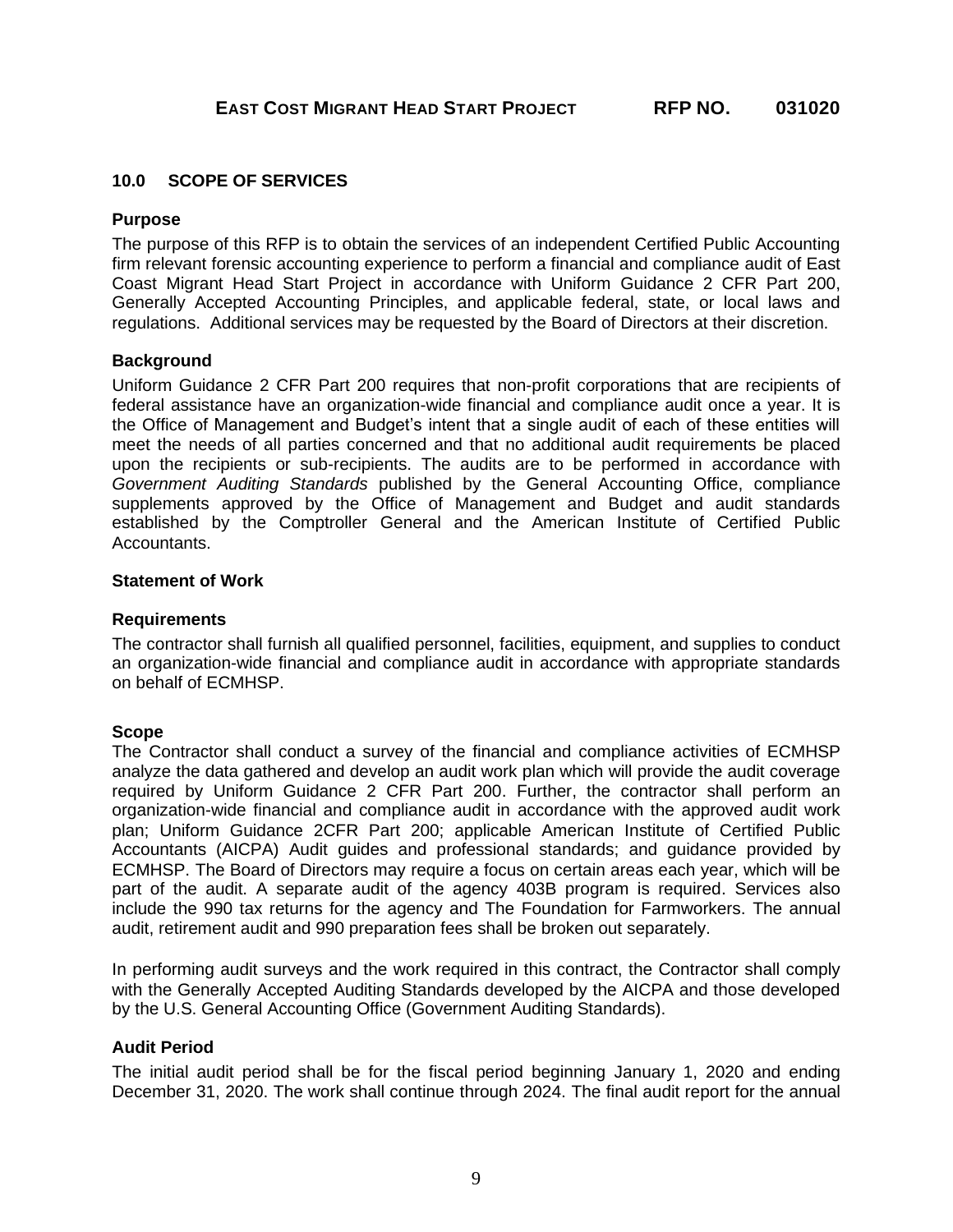audit and the retirement fund will be completed by no later than June  $30<sup>th</sup>$  of each year and presented to ECMHSP's Board of Directors at the Board's July meeting. The 990 and the 403B Audit will be filed by July 31<sup>st</sup> each year.

#### **Description of Organization and Records to be Audited**

This fund's financial records are accumulated at year-end from our computerized system. The agency uses the Abila MIP fund accounting software system.

#### **Payroll**

ECMHSP processes its own payroll using the ADP Workforce Now timekeeping and payroll system. Total gross pay is expected to be approximately \$23M for fiscal year 2020. Tax filings are outsourced to ADP.

#### **Checking Accounts**

ECMHSP banks with Wells Fargo and BB&T. There are approximately 5 separate checking accounts maintained within all the funds, only one of which has considerable activity. The one active account is the operating account.

All account activity will be reconciled by accounting staff.

#### **Client Communications**

ECMHSP Management expect that the respondent firm will communicate regularly with staff, daily while on-site, so that Management is fully aware of any significant developments that may occur during the audit process.

#### **Reports Required**

The contractor shall prepare reports in accordance with all applicable standards, including Uniform Guidance 2 CFR Part 200, and the Government Auditing Standards. The contractor shall submit eleven copies of the final report to ECMHSP's Board of Directors shall present an oral report on the audit to the Board.

#### **Workpapers**

The contractor shall summarize all audit findings, observations, conclusions and recommendations in a workpaper file that without further oral explanation will support the financial statements reported on. The audit workpapers shall be made available for review by the Federal Cognizant audit agency and the U.S. General Accounting Office during the course of the audit and for a period of three years after the audit has been accepted by the Department of Health and Human Services.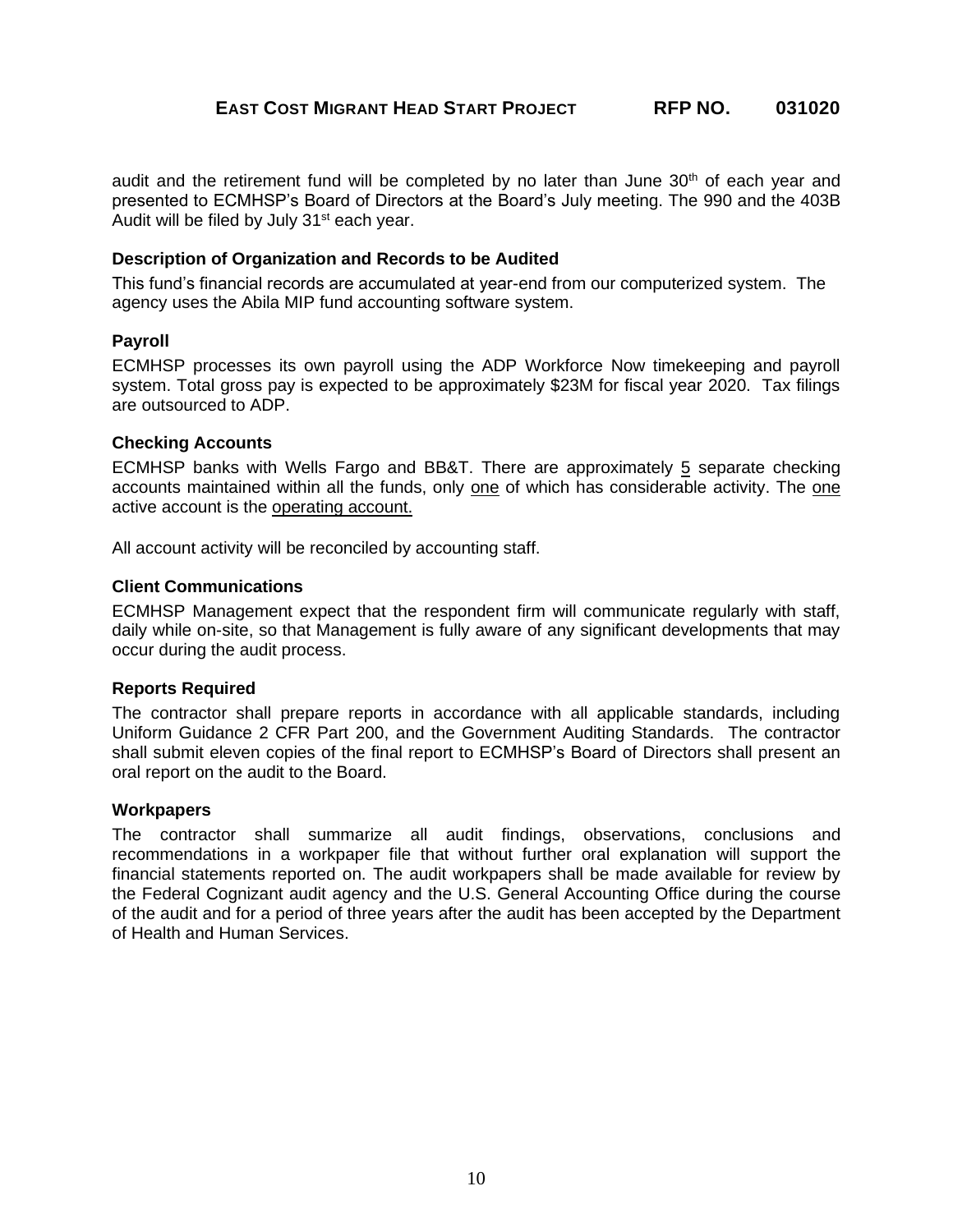# **EXECUTION OF OFFER**

# **THIS SHEET MUST, BE COMPLETED, SIGNED, AND RETURNED WITH RESPONDENT'S PROPOSAL. FAILURE TO SIGN AND RETURN THIS SHEET WILL RESULT IN THE REJECTION OF YOUR PROPOSAL.**

- 1. By signature hereon, Respondent offers and agrees to furnish the services at the prices quoted and comply with all terms, conditions, and requirements set forth in the Request for Proposal.
- 2. By signature hereon, Respondent affirms that Respondent has not given, nor intends to give at any time hereafter, any economic opportunity, future employment, gift, loan, gratuity, special discount, trip, favor or service to an ECMHSP employee on connection with the submitted proposal.
- 3. By signature hereon, the Respondent hereby certifies that neither the Respondent nor the firm, corporation, partnership or institution represented by the Respondent, or anyone acting for the firm, corporation, or institution has violated federal or state antitrust laws, nor communicated, directly or indirectly the proposal made to any competitor or any other person engaged in such line of business.
- 4. By signature hereon, Respondent certifies that all statements and information prepared and submitted in response to this solicitation are current, complete and accurate.
- 5. By signature hereon, Respondent certifies that the individual signing this document and the documents made part of the Request for Proposal is authorized to sign such documents on behalf of the company and to bind the company under any contract which may result from the submission of this proposal.
- 6. By signature hereon, Respondent certifies it is a small business and/or a minority female owned business as indicated below. Indicate status if applicable:
	- ( ) Small Business<br>( ) Minority/Female
		- Minority/Female Owned Business
- 7. By signature hereon, Respondent certifies that no relationship, whether by relative, business associate, capital funding agreement or by any other such kinship exist between Respondent and an employee of ECMHSP.
- 8. By signature heron, Respondent affirms that Respondent has not received compensation for participation in the preparation of the specifications for this Request for Proposal.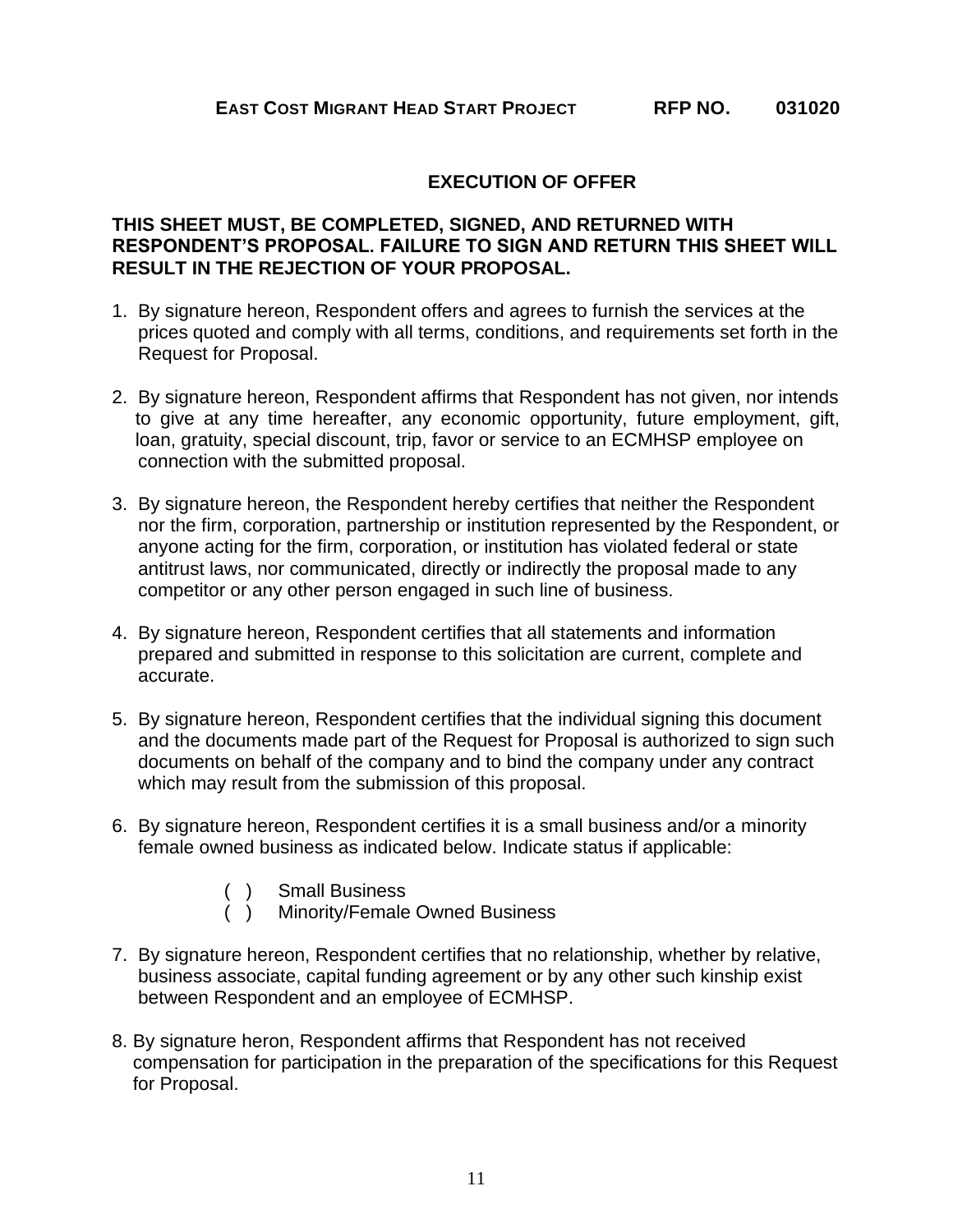- 9. By signature hereon, Respondent signifies Respondent's compliance with all Federal laws and regulations pertaining to equal employment opportunities.
- 10. Respondent certifies, by submission of this proposal, that neither it nor its principals are presently debarred, suspended, proposed for debarment, declared ineligible, or voluntarily excluded from participation in this transaction by any Federal department or agency.

# **Complete the Following**

| (Company Name)         |  |
|------------------------|--|
| (Authorized Signature) |  |
| (Printed Name/Title)   |  |
| (Date)                 |  |
| (Street Address)       |  |
|                        |  |

(City, State, Zip Code)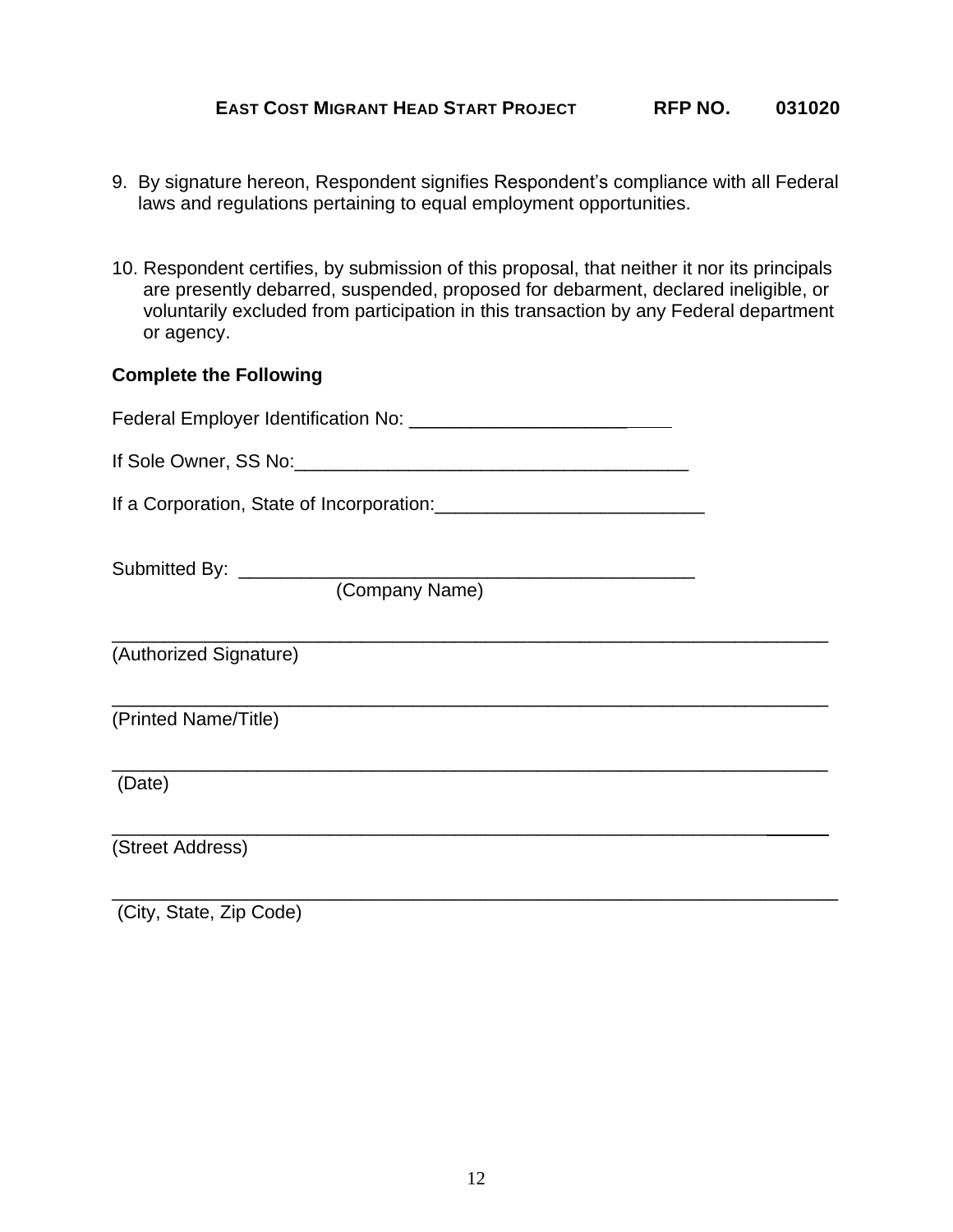# **RESPONDENT QUESTIONNAIRE**

Respondents are requested to submit a complete response to each of the below listed items.

- 1. Provide a general description of the history and growth of your company or organization from inception through the present.
- 2. Provide the name and position of the individuals who will be assigned to this project, their background, experience and qualifications demonstrating their ability to handle the proposed OMB A-133 audit for an organization of the complexity of ECMHSP.
- 3. Provide a customer reference list of no less than three organizations with which your company currently has contracts with and has previously provided consulting services of equal type and scope, as requested herein, within the past five years. The reference list must include company name, contact person, and telephone number, and length of business relationship.
- 4. Describe the method by which you propose to be compensated.
- 5. Does any relationship, exist whether by relative, business associate, capital funding agreement or any other such kinship exist between your company and any ECMHSP employee. If yes, please explain.
- 6. Is your company a minority-owned business? If so, under what certifying agency, state or federal is it certified.
- 7. Describe your companies experience in working with nonprofit organizations and any relevant experience with Head Start agencies.

Submitted by:

(Authorized Signature)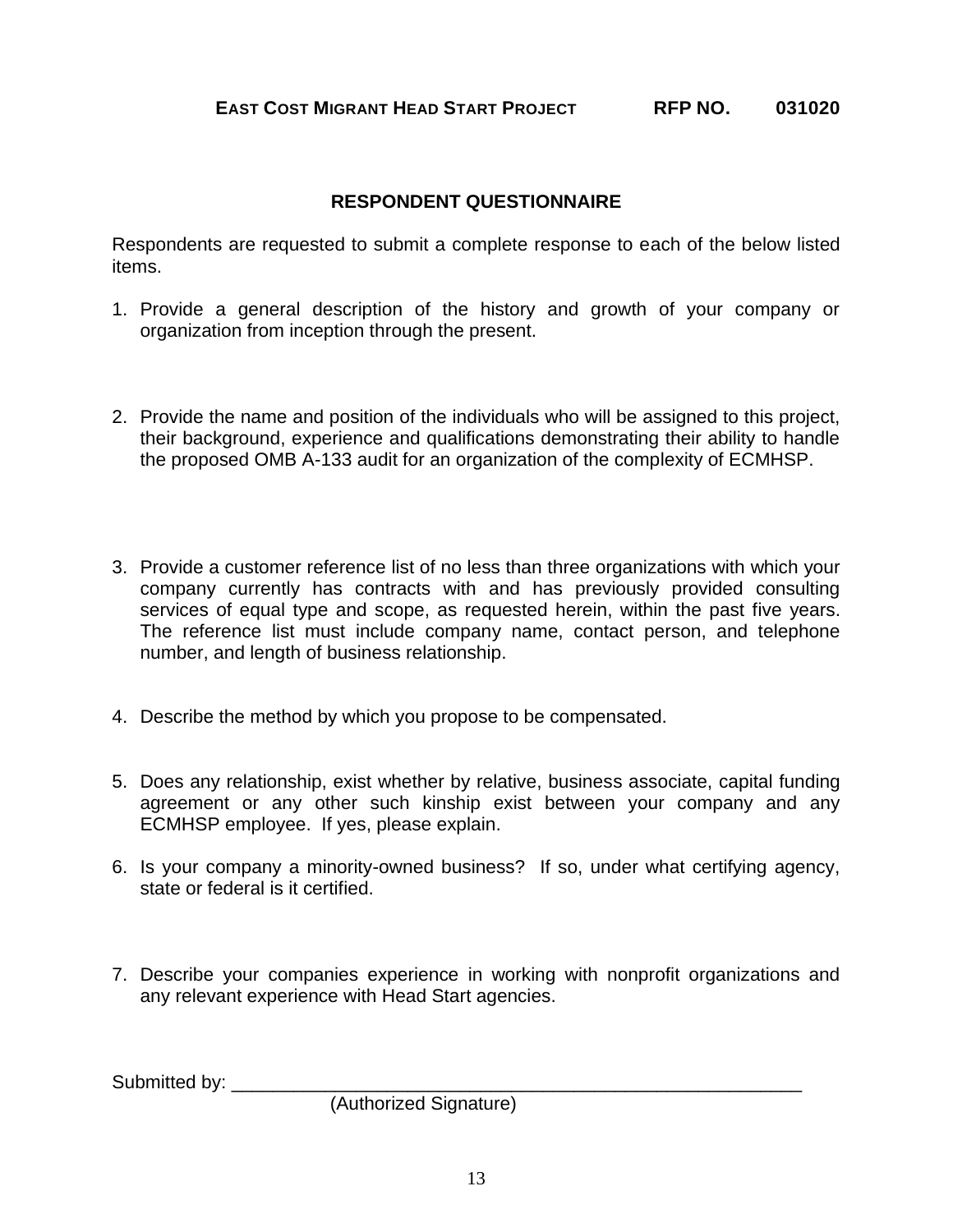# **"Exhibit A – Mandatory Contract Provisions"**

Suspension and Debarment

ECMHSP is funded under a grant from the United States Department of Health and Human Services, Administration for Children & Families, Office of Head Start. Individuals and corporations desiring to do business with ECMHSP must certify that they have not been debarred from receiving federal funds. By entering into Agreement, Independent Contractor is certifying that it and its principals:

- (1) Are not presently debarred, suspended, proposed for debarment, declared ineligible, or voluntarily excluded from covered transactions by any Federal department or agency;
- (2) Have not within a three-year period preceding this transaction been convicted of or had a civil judgment rendered against them for commission of fraud or a criminal offense in connection with obtaining, attempting to obtain, or performing a public (Federal, State or local) transaction or contract under a public transaction; violation of Federal or State antitrust statutes or commission of embezzlement, theft, forgery, bribery, falsification or destruction of records, making false statements, or receiving stolen property;
- (3) Are not presently indicted for or otherwise criminally or civilly charged by a government entity (Federal, State or local), with commission of any of the offenses enumerated in this certification;
- (4) Have not within a three-year period preceding this application/proposal had one or more public transactions (Federal, State or local) terminated for cause or default; and
- (5) Will immediately contact ECMHSP upon receipt of any notice of suspension, proposed debarment, or debarment.

Byrd Anti-Lobbying Amendment: Independent Contractor certifies, to the best of its knowledge and belief, that:

(1) No Federal appropriated funds have been paid or will be paid, by or on behalf of the undersigned, to any person for influencing or attempting to influence an officer or employee of an agency, a Member of Congress, an officer or employee of Congress, or an employee of a Member of Congress in connection with the awarding of any Federal contract, the making of any Federal grant, the making of any Federal loan, the entering into of any cooperative agreement, and the extension, continuation, renewal, amendment, or modification of any Federal contract, grant, loan, or cooperative agreement.

2) If any funds other than federal appropriated funds have been paid or will be paid to any person for influencing or attempting to influence an officer or employee of any agency, a Member of Congress, an officer or employee of Congress, or an employee of a Member of Congress in connection with this federal grant, the Independent Contractor shall complete and submit Standard Form-LLL, "Disclosure Form to Report Lobbying," in accordance with its instructions.